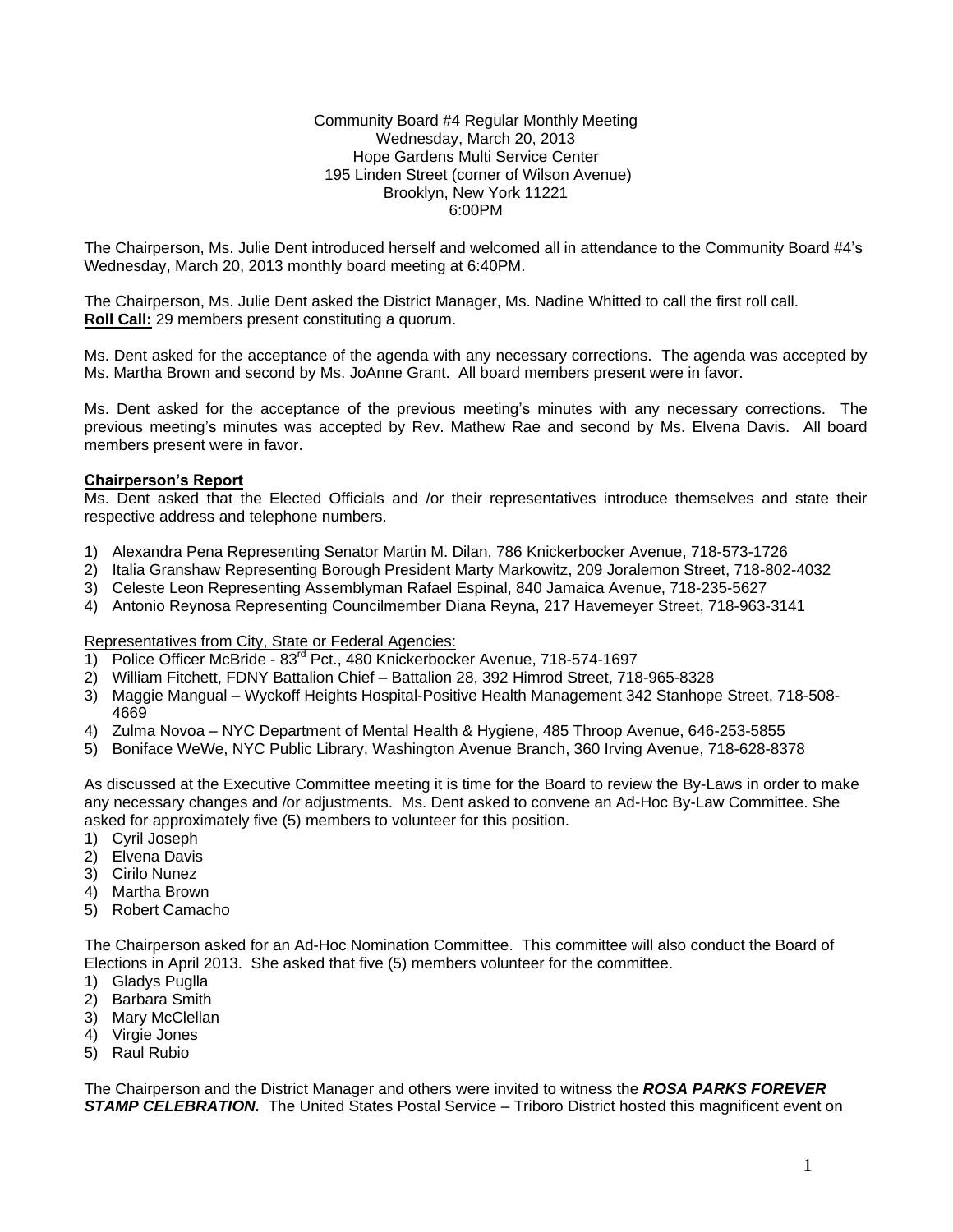Thursday, March 14, 2013 at the Trey Whitfield School. The Stamp revealing was in honor of women's history month.

NYC-Coalition for a Smoke Free City Celebrated a major victory to protect our youth and prohibit tobacco displays in New York City stores. The new proposal would regulate the Tobacco industry's use of power walls in stores and the pricing of tobacco products.

On March  $18<sup>th</sup>$  the Mayor and the City council announced a proposal that would restrict the use of tobacco displays in NYC retail stores. NYC will become the first city in the United States to take this bold step to protect youth from big Tobacco marketing tactics.

In addition the NYC Council also proposed a new set of Sensible Tobacco Enforcement Pricing initiatives. These would increase the fines and penalties for selling untaxed tobacco.

Some years ago, Community Board #4 partnered with the NYC Coalition for a Smoke Free City, after learning how tobacco advertising is targeted to youth through store placement of ads.

The MESA Charter School has been approved by a vote of 8-0, the Panel for Education policy approved MESA's siting at 231 Palmetto Street. While many co-locations are very controversial, MESA has been fortunate to have tremendous support from the Department of Education, the Charter School Office at SED, and most importantly, the parents, students, educators, and community leaders in Bushwick.

MESA Charter School is seeking to fill the following positions:

- 1) Administrative Positions: Director of School Culture and Operations Associates
- $2)$  Teaching / counseling:  $9<sup>th</sup>$  Grade Writing Seminar Teacher
- 3) Algebra Teacher
- 4) Living Environment Teacher
- 5) Bilingual School Counselor/Social Worker

Strong candidates should send resume to [asamuels@mesacharter.org](mailto:asamuels@mesacharter.org)

Cristo Rey Brooklyn High School Admissions Instant Decision Day on Saturday, March 23, 2013. The school's admissions committee will interview applicants, answer questions, and inform the applicants of their decisions. Applicants need to be accompanied by a parent or legal guardian and submit the following information prior to the interview:

- 1) Most recent report card for current school year reflecting results through mid-year
- 2) Full year report card from last year ( $7<sup>th</sup>$  grade from freshman applicant and 8<sup>th</sup> grade for sophomore transfer applicant)
- 3) A copy of their most recent standardized test results in Math and Language Arts.
- 4) Copy of the birth certificate (Applicant must be 14 by September 2013)
- 5) Contact Ms. Marie Bathelmy-Director of Admissions at 718-455-3555 or visit [www.cristoreybrooklyn.org](http://www.cristoreybrooklyn.org/)
- 6) An Editor of the NY Times is doing a project entitled: The unofficial "mayors" of city neighborhoods and blocks (with stories, videos, slideshows, etc.) They are looking for nominees.
- 7) The nominee should not be an elected official. However, people young or old with local influence and a reputation of getting things done and for being an unforgettable character is being sought. Send a sentence or two about "mayors" to Ms. Emily S. Rueb at rueb@nytimes.com
- 8) Project Safe Surrender: Friday, March 29<sup>th</sup> and Saturday, March 30, 2013 at the Mt. Pisgah Baptist Church. The Court and Defense Attorneys will be available to resolve any outstanding summons and warrants. For more information call: 718-250-3888, [www.projectsafesurrender.org](http://www.projectsafesurrender.org/)

### **District Manager's Report: 7:01PM**

February, 21 2012: Ms. Whitted met with Ms. Lauren Smith from Bushwick Open Studio, who explained her role within the organization as an Art Educator. They are planning to have an event in the Maria Hernandez Park with the groups to display their art work.

Ms. Whitted also met with Mr. J. Ficalora and Mr. B. Ciaravino who are planning an event on Scott Avenue on Sunday June 2, 2013.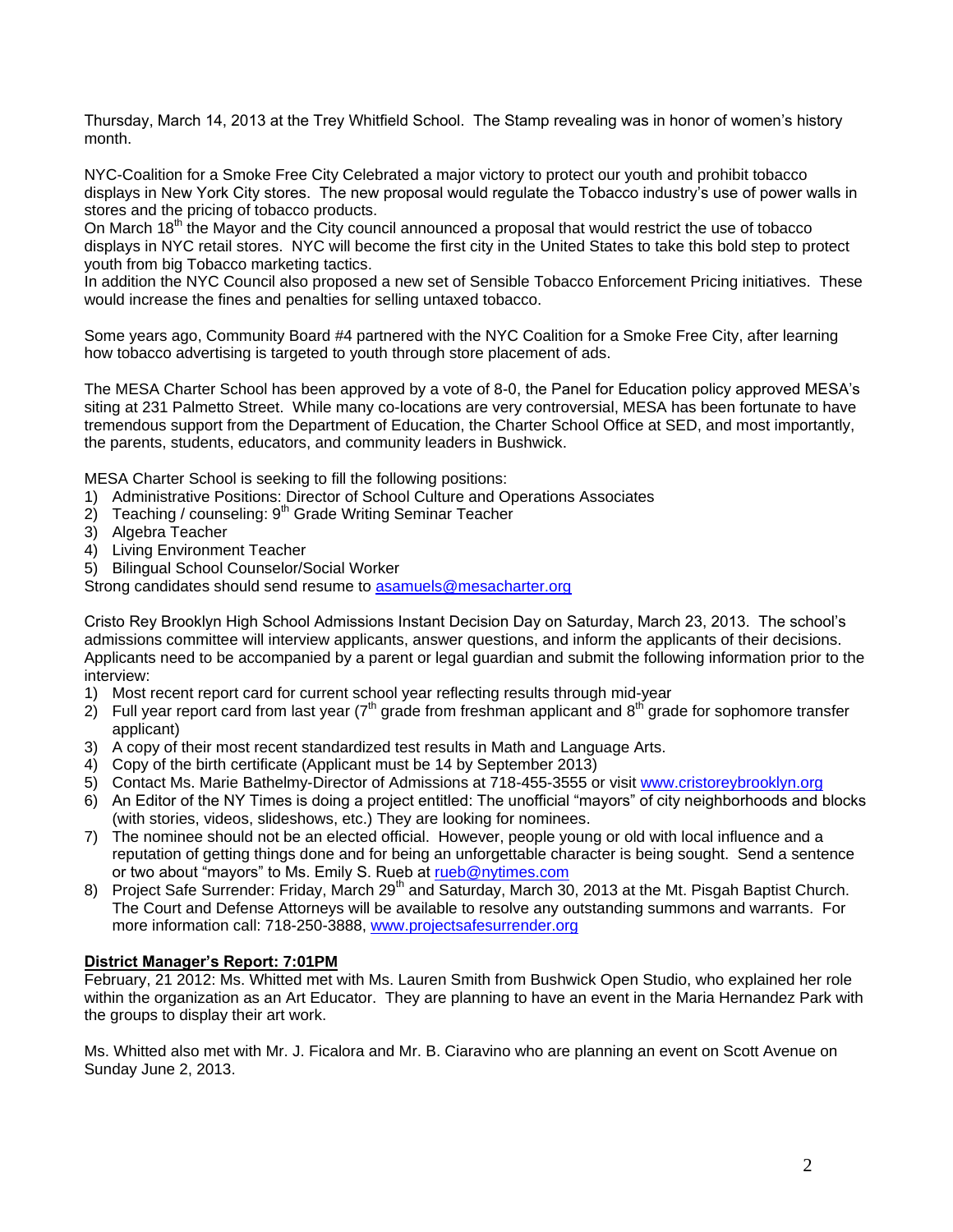February 26, 2013: Attended the United States Postal Service (USPS) Customer Advisory Council (CAC). Mr. Ed Roggencamp, Brooklyn/Queens Post Master stated that the 5 day delivery announcement made by the Post Master General is not 100% concrete yet; perhaps there will be a decision by August 2013. Mr. Roggencamp noted that 450 positions were lost in Brooklyn and that non-career employees will be hired to replace them. These replacements workers will receive no benefits.

Roxanne Hussein – Marketing Representative remarked on the growth in parcels mailing. USPS has GOPOST installed recently at the Williamsburg Post Office located at 263 South 4<sup>th</sup> Street, Brooklyn, NY 11211.

The premise is you can do shipping and receiving of parcels 24 hours per day, 7 days per week which will eliminated waiting on couriers or going to the post office.

Many community residents and board members have experience poor, unacceptable mail delivery service and have brought the lack of or extremely late mail delivery to the district manager's attention. As a member of the postal Advisory Committee her role is to bring issues and concerns to the powers that be with the hopes of having the problems resolved. It may take some time however this matter has been brought to their immediate attention and they have advised her that they are working on it. Ms. Whitted will continue to a vociferous advocate for the community.

If you are experiencing mail delivery problems please bring them to the District Manager's attention; please call the Community Board's office at 718-628-8400.

February 27, 2013: Met with Mr. Bob Tuttle, Professor of NYU with his students, they are studying the community.

March 4, 2013: Attended the Combined Civic & Religious Committee along with the Health, Hospitals & Human Services Committee Meeting

March 5, 2013: Attended the Public Safety Committee Meeting

The 83<sup>rd</sup> Precinct Community Affairs Officer hosted a meeting for block association

March 6, 2013: Attended the Executive Committee meeting

March 13, 2013: Met with NYC Transit Authority, NYPD concerning the wall and walk way under the overpass on Stewart Street from Broadway to Bushwick Avenue. This area is where the L train travels from Broadway Junction to the Bushwick Aberdeen Street Station stop.

From observation by several people the brick wall is bulging and huge cracks. The area needs to be better secured.

The TA is investigating and working closely with other agencies to see if the entire pass way could be bricked closed from both sides.

March 14, 2013: ROSA PARKS forever stamp unveiling

OTHER ISSUES: As we embark upon Spring and Summer 2013 many groups, blocks, churches and others plan for activity which involve Street Closing Permits. The requirements are constantly changing. All requests must be submitted to the Street Activity Permit Office (SAPO) 90 days (3 months) prior to the event. Anyone interested in having an event must come to the Community Board's #4 first to pick up a petition. The petition consists of the residence's signatures, address and telephone numbers in their agreement to having the block closed. Once the petition has been signed by the majority of the residents on the block please return it to the office. We will then give you a date. Thereafter you will finish the processing of your application by going online to SAPO website. The processing fee is \$25.75 using a credit or debit card.

Due to quality of life complaints, shootings, homicides, stabbings, the following blocks must contact the Community Affairs Unit to start a block association and work to improve the quality of life on their block and they must also attend the 83<sup>rd</sup> PCT. Community Council Monthly Meetings:

1. Aberdeen Street between Bushwick Avenue and the Dead End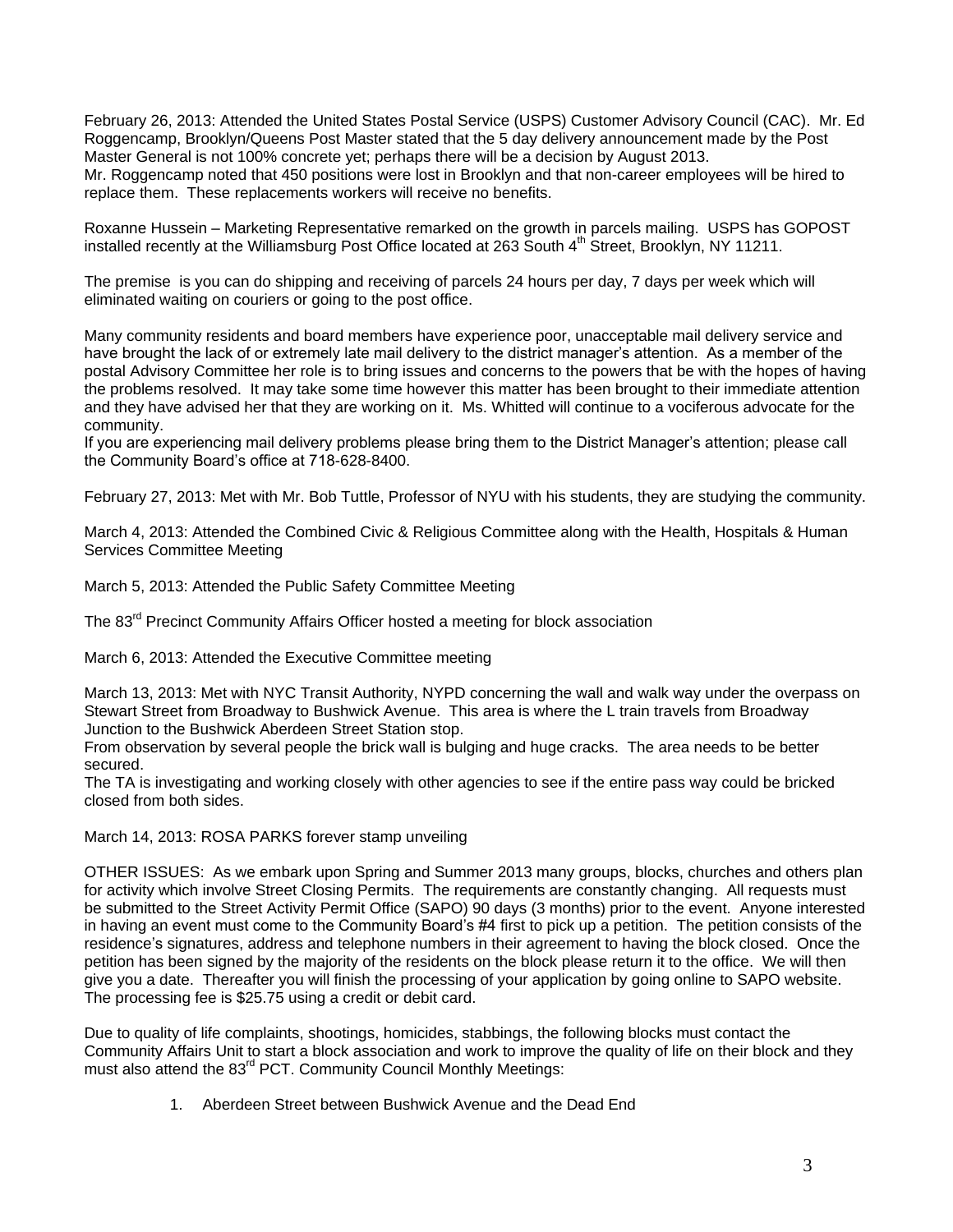- 2. Bleecker Street between Central / Wilson Avenues
- 3. Cornelia Street between Bushwick / Evergreen Avenues
- 4. Cornelia Street between Wilson / Knickerbocker Avenues
- 5. Cornelia Street between Knickerbocker / Irving Avenues
- 6. Decatur Street between Wilson / Knickerbocker Avenues
- 7. DeKalb Avenue between Knickerbocker / Irving Avenues
- 8. Dekalb Avenue between Irving / Wyckoff Avenues
- 9. DeSales Place between Bushwick Avenue and the Dead End
- 10. Eldert Street between Broadway / Bushwick Avenue
- 11. Eldert Street between Bushwick / Evergreen Avenues
- 12. Fayette Street between Broadway / Beaver Street
- 13. Gates Avenue between Evergreen / Central Avenues
- 14. Halsey Street between Broadway / Bushwick Avenue
- 15. Hancock between Central / Wilson Avenues
- 16. Harman Street between Central / Wilson Avenues
- 17. Himrod Street between Evergreen / Central Avenues
- 18. Jefferson Avenue between Bushwick / Evergreen Avenues
- 19. Linden Street between Broadway / Bushwick Avenue
- 20. Linden Street between Knickerbocker / Irving Avenue
- 21. Menahan Street between Wilson / Knickerbocker Avenue
- 22. Moffat Street between Evergreen / Central Avenues
- 23. Moffat Street between Central / Wilson Avenues
- 24. Park Street between Broadway / Beaver Street
- 25. Pilling Street between Bushwick / Evergreen Avenues
- 26. Pilling Street between Evergreen / Central Avenues
- 27. Putnam Avenue between Wilson / Knickerbocker Avenues
- 28. Putnam Avenue between Knickerbocker / Irving Avenues
- 29. Schaeffer Street between Central / Wilson Avenues
- 30. Schaeffer Street between Wilson / Knickerbocker Avenues
- 31. Schaeffer Street between Knickerbocker / Irving Avenues
- 32. Suydam Street between Wyckoff / St. Nicholas Avenues
- 33. Stanhope Street between Evergreen / Central Avenues
- 34. Stanhope Street between Knickerbocker / Irving Avenues
- 35. Weirfield Street between Broadway / Bushwick Avenue

If your block is listed please contact the 83<sup>rd</sup> PCT. Community Affairs Officers: PO D. Franco and PO N. Robinson at 718-574-1697.

Last month the District Manager reported on a very informative presentation made by the KCDA Office of Gangs. Now that effort is being duplicated in the community on April 9<sup>th</sup> at the Bushwick Campus School located at 400 Irving Avenue from 7pm to 9pm. This workshop is being sponsored by the 83<sup>rd</sup> Pct. and the Kings County District Attorney's Office (KCDA).

NYPD-Community Affairs Bureau's Juvenile Justice Division is sponsoring BROOKLYN NORTH YOUTH SUMMIT on Wednesday, April 17, 2013 from 6:30pm to 8:30pm. Location: I.S. 318, 370 Fountain Avenue. The purpose of the summit is to educate the community regarding youth crews/trends in their respective neighborhoods. Teenagers, community leaders, representatives of Community Based Organizations that work with youth are invited and encouraged to attend. The forum is opened to Teachers, Clergy and concerned citizens. The presentation will commence promptly at 6:45PM. Contact NYPD Community Affairs Bureau at 212- 343-3707 for more information.

Kings County District Attorney Hynes Office is presenting a contest to stop bullying by sponsoring an Anti-Bullying Video Contest. The winner will have their video shown at the Press Conference. The deadline for all submissions is Tuesday, April 30<sup>th</sup>, 2013. Students are encouraged to submit their videos as soon as possible. Don't delay and miss out on this unique opportunity to help address the serious topic of bullying.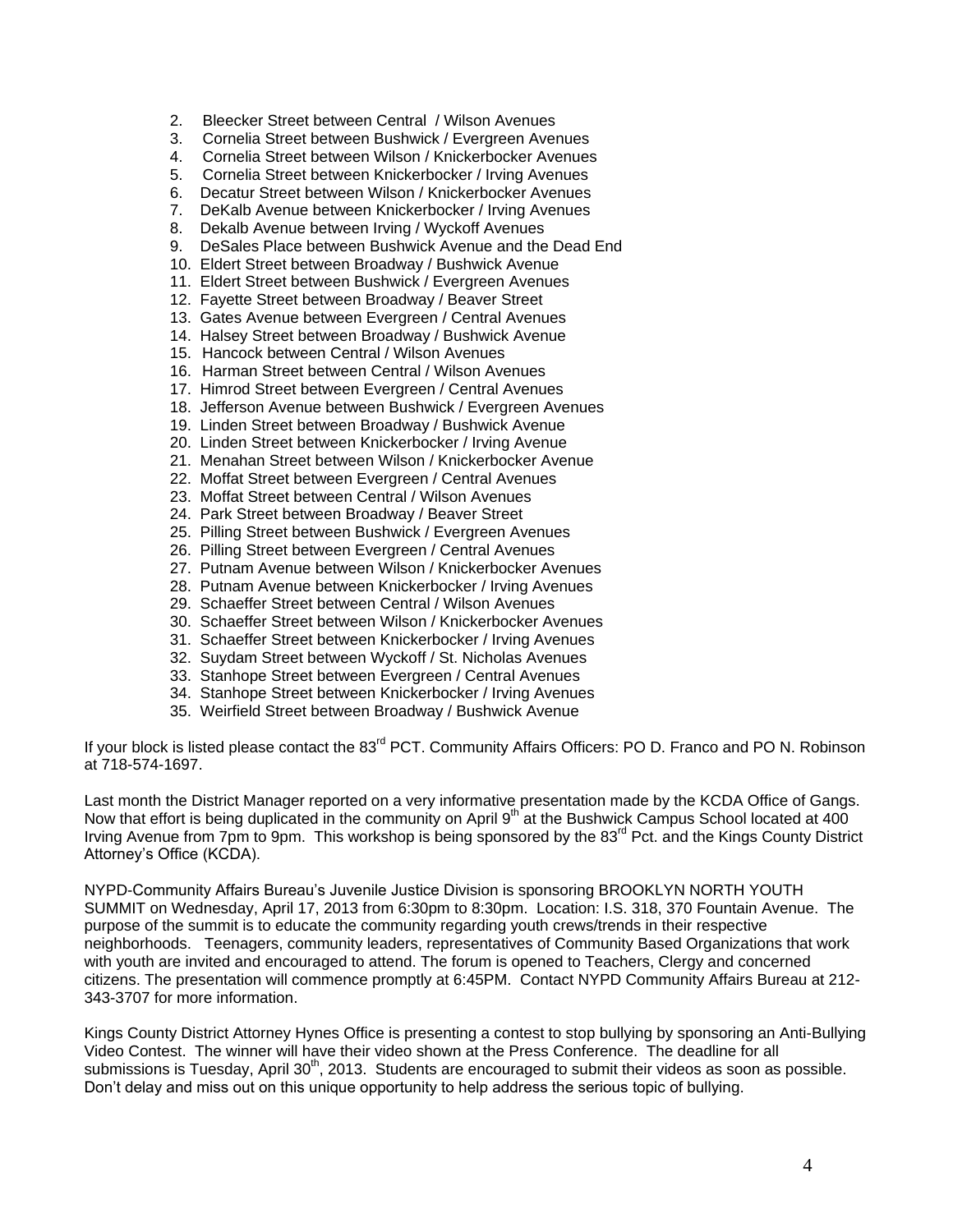The goal of the contest is to raise the consciousness of not only students but teachers, administrators and parents to the reality of bullying and how each of them has to take a stand and be a part of solving this problem. If more young people stood up against bullying, then the phenomenon would likely diminish over time. Guidelines:

- 1) What is bullying?
- 2) How does bullying make you feel?
- 3) What does a bully look like?
- 4) What should you do if you are being bullied?
- 5) How can you stop a bully?

Videos will be judges on the level of creativity and content. Students are encouraged to use music, dancing or pictures to effectively deliver an anti-bullying message.

Once completed, students enter the contest by uploading their video as a response to the "DA Hynes Announces Anti-Bullying video" which can be found at: [www.youtube.com/kingscountyda.](http://www.youtube.com/kingscountyda)

At the last Community Board Meeting the District Manager was told by a reporter that we are the only community board that refuses to tell residents what businesses have applied for liquor licenses. While this has broadened the scope of how the board disseminates information the board will now state the names and addresses of businesses that are approved or disapproved.

Another incident that deserves a response is the article written by the NY Post Newspaper which stated that while Mayor Bloomberg wants to encourage tourism in outer boroughs, folks should be careful because Bushwick is an "unsettled" community. Gentrified residents are afraid to invite relatives from places like Florida to visit because they wouldn't understand loft living…..

The article should have been about how the NYPD subdued an EDP (Emotional Disturbed Person) without shooting him or killing him*.* 

The 1<sup>st</sup> Vice Chairperson, Ms. Martha Brown stated that she will send a letter to the New York Post.

The Department of Transportation gave the Community Board a schedule of the Milling and Paving that is now being done in the Bushwick Community. The work that is being done, was scheduled for last year but wasn't able to be done until this year.

# **Committee Reports: 7:27PM**

Civic and Religious Committee (CRC) & Health, Hospital & Human Services Committee (HHH): Ms. Elvena Davis and Ms. Mary McClellan, Committee Chairpersons, March 4, 2013, 4PM

Location: 1420 Bushwick Avenue, Suite 370, Brooklyn, NY 11207

Members Attending: M. McClellan, E. Davis, Rev. M. Rae, A. Hansley and Rev. Aytes

Others Attending:N. Whitted-District Manager, M. Mangual-Wyckoff Heights Medical Center (PHM), C. Fuksman-NYPCC, Z. Novoa-NYC-DHMH, Rev. L. Phillips-Weill Cornell College, S. Davis-Woodhull Hospital Items Discussed:

- 1. 2013 Parade and festivities date: Thursday, June 6, 2013 Theme: Shape-Up Bushwick
- 2. The host location-Irving Square Park located on Halsey Street. Unfortunately the park does not have an electrical source; therefore Ms. Davis volunteered the use of two generators which will need to be transported to the park on the date of the event.
- 3. Parade Route Adjustment-Beginning at Chauncey Street and Bushwick Avenue (parking lot of 1420 Bushwick Avenue) Chauncey Street to Evergreen Avenue to Weirfield Street to park.
- 4. Letters written with responses:
	- DPR-K. Koch Director of Shape Up NY ( We will have an aerobics instructor who will headline the parade and conduct an aerobic session at the park)
	- Wyckoff Heights Hospital will provide 150 wrap sandwiches for lunch
	- Cornell University Cooperative Extension will prepare healthy snacks: salsa and pineapple freeze
	- Power-Gy LLC.- Fitness workout session and yoga session at the park
	- EcoStation: NY- on board for healthy snacks
- 5. Awaiting Responses from the following: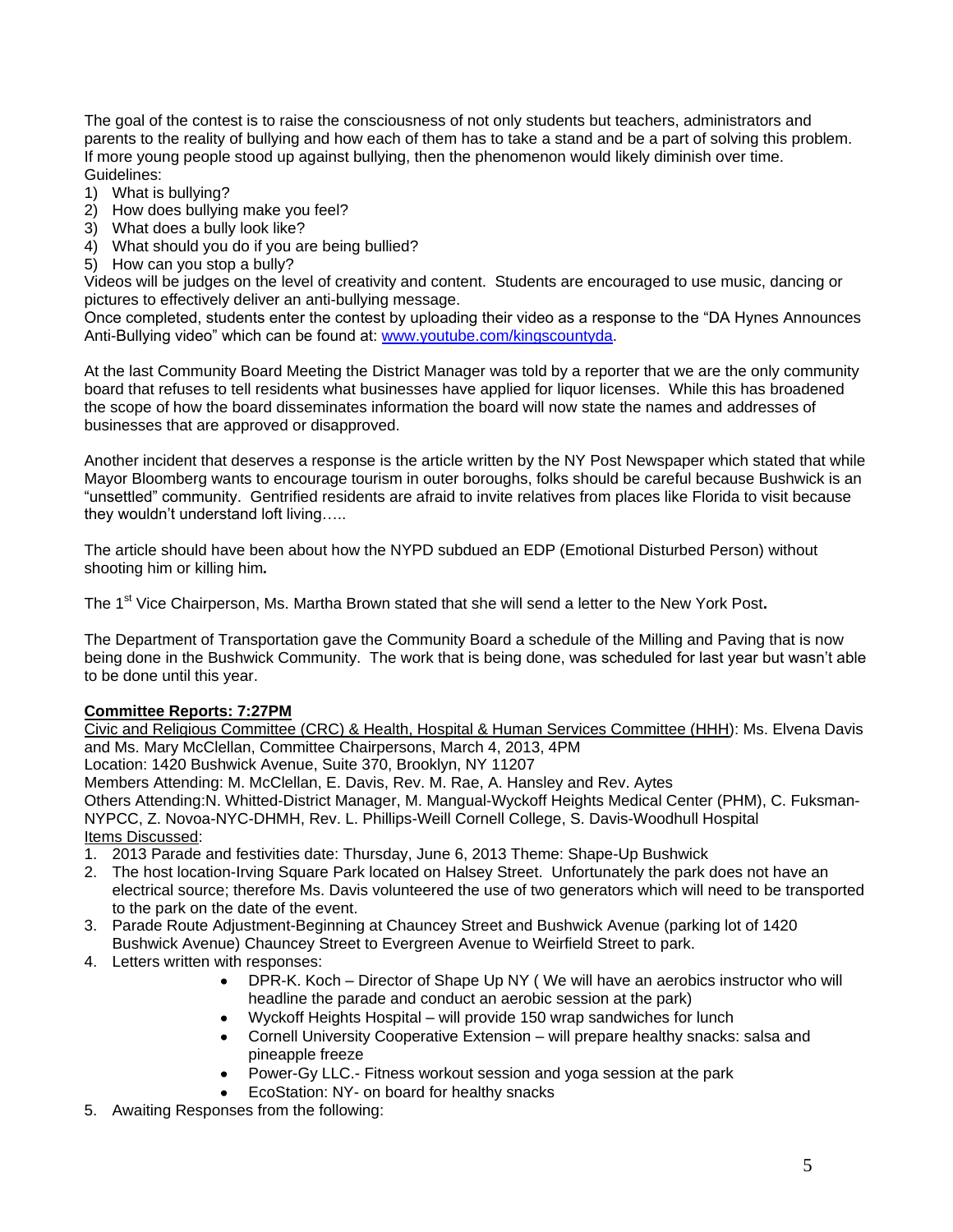- Health First requested clown and give away bags for children
- Health Plus- requested balloons, tooth brushes, tote bags, hand sanitizers
- Bogopa Corporation- requested water, seltzer, juice, fruit vegetables yogurt, etc…

6. On June 6<sup>th</sup> Brooklyn/Queens Day schools will be in session-Letters were sent 36 district schools requesting a minimum of 25 students with accompanying supervisors to partake in the festivities.

The next meeting will be held on Thursday, April 11, 2013 at 4:00PM at the Community Board's office located at 1420 Bushwick Avenue, Suite 370.

7. Work in Progress:

- $\bullet$ Letters to local learning centers and day care centers
- Investigating the cost of portable toilets for the park  $\bullet$
- Letters to Elected Officials, CBO, Churches and Block Associations  $\bullet$
- Development of Registration Form
- Development of Save the Date / Press Release

Parks & Recreation Committee (PRC): Mr. Robert Camacho, Committee Chairperson, Tuesday, February 19, 2013, 3PM

Location: 1420 Bushwick Avenue, Suite 370, Brooklyn, NY 11207

Members Attending: Robert Camacho, Committee Chairperson, Carlos Feliciano Others Attending: Nadine Whitted-District Manager, Police Officers Franco & Robinson-83rd Pct. Community Affairs Unit, PO Vickie Bedore-NYPD PAL, Katherine Medina, Narcisa Carvajao, Carmen Gonzalez-NYC Councilmember Reyna's Office, Roy Martin-Million Trees NYC

1) Million Trees NYC – Roy Martin spoke on the 2007 mayoral goal to plant 1 million trees in New York. Mr. Martin spoke about the care workshops that he presents to any organization including churches, schools, block association, etc. This workshop is available any day during the week including Saturday and Sunday. At the workshop attendees learn tree care and are offered tools, flowers and other gifts. They will spend the day beautifying the trees on the block. The only requirement is that at least 10 people partake in the workshop and adopt the trees.

The Tree LC Handbook was made available to the committee and there was a small supply left at the office. These workshops are given in English and Spanish. Mr. Martin can be reached at [roy.martin@parks.nyc.gov.](mailto:roy.martin@parks.nyc.gov) To schedule a workshop please call 212-360-1360 or 917-662-5244.

2) NYPD – 83<sup>rd</sup> Pct. /PAL Dialogue: Offering something positive to youth instead of youngsters looking to involve themselves in gang activity. Programming Idea:

Parks Recreation Committee offer slots in local parks for the NYPD and Youth ages 8-13 years of age to interact. The Beacon has year round programs for children and parents, such as baseball, basketball etc. These programs will help kids to see that they can approach a Police Officer. A suggestion was made to advertise the program informing person of the day of the week (once a week) where community can meet the organization.

This program will help children at this age to stay busy and out of trouble since they will not be able to get summer jobs.

 Ms. Gonzales representing NYC Councilmember Reyna is interested in developing a pamphlet with all the youth organizations funded in the community.

PO Franco identified two Public Schools where recreational activities can begin after dismissal:

- PS 299 88 Woodbine Street: from 3PM to 5PM, volley ball and handball (6 weeks)
- PS 45 84 Schaeffer Street from 3PM to 5PM, basketball, track and field (6 weeks)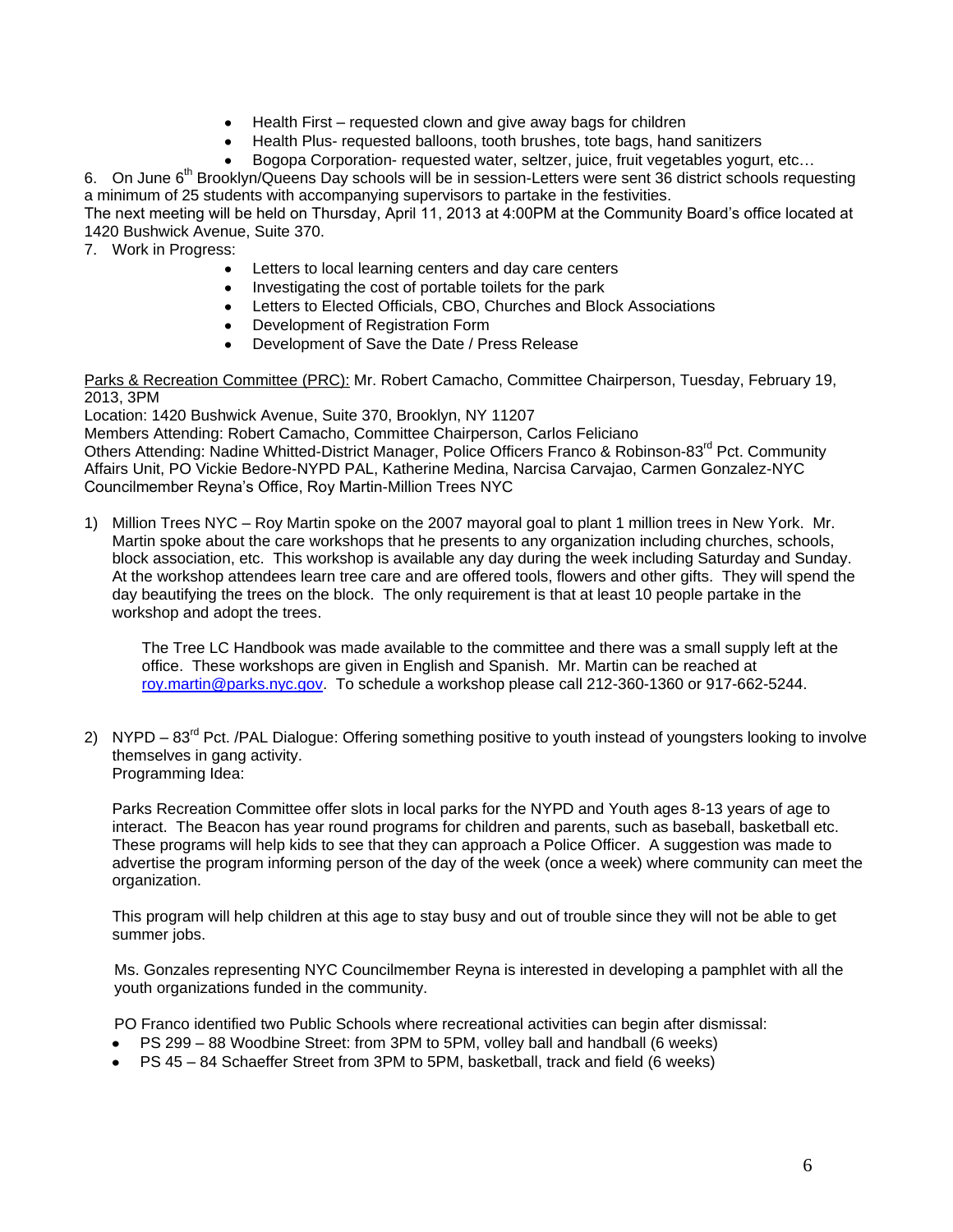During the months of July and August a basketball/baseball dialogue where leagues teach the fundamentals of the sport – similar to a sport clinic. Community Board members Mr. Robert Camacho and Mr. Carlos Feliciano agreed to run the sport clinics. As a finale an activity like Obstacle Course at Hope Park during the month of September where all youngsters can participate was suggested.

Public Safety Committee (PSC): Ms. Barbara Smith, Committee Chairperson, Tuesday, March 5, 2013, 6PM, Location: 83<sup>rd</sup> Pct., 480 Knickerbocker Avenue (Muster Room), Brooklyn, NY

Members Attended: Barbara Smith –Committee Chairperson, Freddy Fowler, Mary McClellan, Rev. Grace Aytes, Victoria Fernandez, Cirilo Nunez, Avellar Hansley, JoAnne Grant, Takiyah Ali

Others Attending: Nadine Whitted- District Manager, NYPD Police Officers: D. Franco & N. Robinson, T McBride, and Silent Barns representatives G.L. Crane and A. Moore

The PSC Chairperson asked that her report be read by the District Manager. This meeting was hosted in two sessions

Session Number One – NYS Liquor License Requests

- 1) Myles Atherton/Michael Ireland Partners (Terry Flynn Representatives) 3 Country LLC 211 Knickerbocker Avenue between Troutman & Jefferson Street – Application ON HOLD
- 2) Eva Sanchez Los Marineros Corp. Claribel Restaurant 128 Wyckoff Avenue Renewal Application for WB/Restaurant/Juke Box – Application APPROVED

Committee Recommends Sunday Closing at Midnight, with APPROVAL

- 3) Rachel Nelson/Erik Zajaceskowski Partners ( Anthony Caraballo Representative) Happy Fun Hideaway (intended to be a Café and Art Gallery) functioning mainly as a Café with food and drinks – 1211 Myrtle Avenue between Charles Place & Bushwick Avenue) New Application for LWB/Tavern/Gardens (ONLY AT THIS LOCATION) – Application ON HOLD
- 4) Brain Vasquez Arianita's Restaurant Corp. 1576 Greene Avenue (Corner of Cypress Avenue) New application WM/RESTAURANT/JUKE BOX.

The Committee Recommends Sunday Closing at Midnight, with APPROVAL

5) Maritza Rosa-El Gran Malecon Restaurant Inc. 234 Knickerbocker Avenue between Starr and Troutman Streets. New Application for WB/RESTAURANT/JUKE BOX. This location was previously closed for Quality of Issues, now under a different operator. Under new operators was told that Sunday Closing is Midnight, with APPROVAL.

Session Number Two – Block Associations

The purpose of the meeting was outlined by NYPD Officer D. Franco – Community Affairs Unit The Block Associations Registration Form and Guidelines and Tips were distributed at the meeting. PO Franco stated that this is the second meeting where local block associations are invited to the precinct to interact with the Community Affairs Unit. PO Franco and her partner PO Robinson are available to attend block association meetings. Their phone number is: 718-574-1697 and their email addresses are [damarys.franco@nypd.org](mailto:damarys.franco@nypd.org) and [Natalie.robinson@nypd.org](mailto:Natalie.robinson@nypd.org) for contact purposes.

The new FTAP – Police Officer McBride was introduced and he spoke of the program and invited the block associations to contact him regarding buildings which are abandoned, opened, or have absentee owner with a lot of traffic.

PO Franco said that she will continue to invite the block associations to both the 83<sup>rd</sup> Community Council and the Community Board's general meetings.

With respect to street closure requests the following information was given:

- All no parking signs and sound permits must be obtained the Wednesday prior to the Saturday or Sunday events
- Applicants are responsible for notifying each resident of the block as well as placing copies of NO PARKING SIGNS on all vehicles.
- Churches requesting permits must share time with residents on the block  $-$  4 hours a piece. The 83<sup>rd</sup> Pct. asks that the Church and the block residents work together.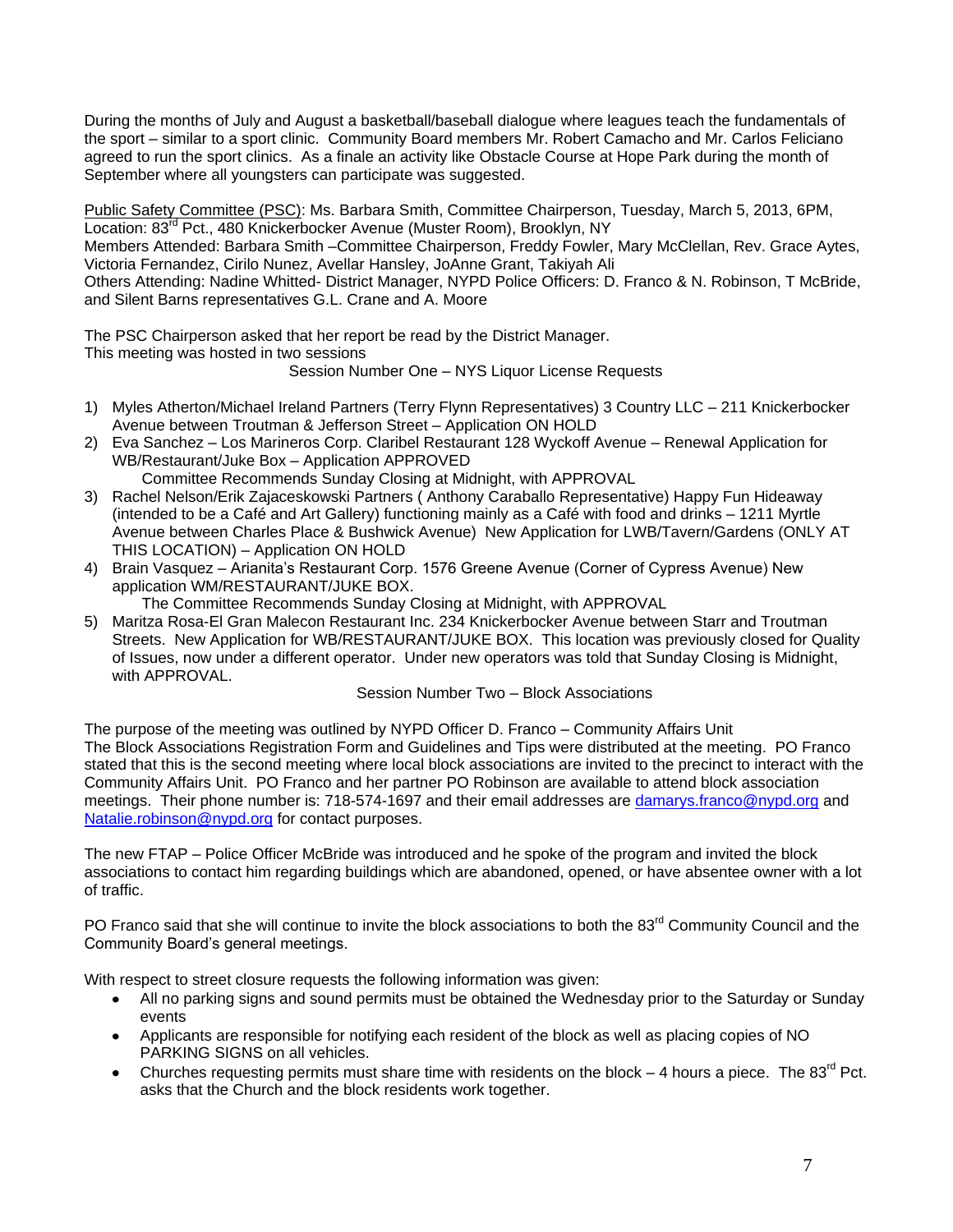- All requests must comply with requirements set forth by Community Board #4 (A petition of signatures, addresses and daytime working phone numbers are required by the majority of the residence living on the block)
- No vehicles can be used to block the streets from traffic
- Applicants are responsible to make sure that emergency vehicles can get through on the date of the event

Youth and Education Committee (YEC): Ms. Virgie Jones, Committee Chairperson, Tuesday, March 12, 2013, 5:30PM Location: 1420 Bushwick Avenue, Suite 370, Brooklyn, NY 11207

Members Attending: Julie Dent

Members Excused: Virgie Jones

Others Attending: Nadine Whitted –District Manager, Jose Gonzales-Bushwick United Head Start, Rebecca Rodriguez-Grand Street Settlement, Susan Bakst-Ascend Learning (Manager Community Outreach and Student Recruitment)

Items Discussed:

Educational facilities within the district have new sponsorship and or affiliates, the meeting presented an opportunity for the community to learn of any changes or adjustments in operations.

Grand Street Settlement, formerly Bethesda Day Care Center located at 319 Stanhope Street The Grand Street Settlement applied through the RPF –Early Learn and was awarded five sites – one of which is the 319 Stanhope Street site, which consist of 4-class rooms. They are merging the stand alone day care into Early Learn by implementing the Performance Standards.

Ms. Rodriguez spoke of a collaborative Model with components involving:

- Family workers-social services-described as family and Community engagements partnering with different programs within the community
- Dual Center –"Cool Culture" program with head Start –parents can take cultural centered trips to museums, etc.
- Assessments are performed –where help is needed they now have the community referral sources throughout the community.
- Disability from the Head Start 10% of the students must have a disability –speech delayed, functioning below level. The disability coordinator does observation and makes appropriate referral.

Ms. Rodriguez gave a breakdown of the four classes at 319 Stanhope Street:

- 2 UPK (Universal Pre-K) 4 years old 20 students
- $1 -$ Classroom with 3 years old  $1 -$  16 students
- $1 -$ Classroom with 3 & 4 year olds  $-$  17 students

Enrollment capacity: 74, there no after school programs. The day will begin at 8AM and end at 6PM

Bushwick United Head Start program – Mr. Jose Gonzalez Executive Director gave an overview of his organization which started here in the Bushwick Community in 1974. Today the organization has 8 centers; five of them are in the Bushwick section. The program's total capacity is 695 children between child care and head start with 14 classes of integrated services for special needs children. Mr. Gonzalez noted that lack in services for the special needs population is what drove the collaboration with the United Community Services organization. 36% of Bushwick United Head Start's children are those with special needs. He employs a staff of 150.

Mr. Gonzales noted that the Early Learn RFP was a great move for the NYC. He noted how organizations must adapt to incorporate the two programs together.

Mr. Gonzalez suggested implementing clusters around the community to share information with all directors so that they know what exactly to do and what they can gain from each other.

Mr. Gonzalez gave the location of which his organization now has: 741 Flushing Avenue, 600 Hart Street, 200 Central Avenue and 152 Manhattan Avenue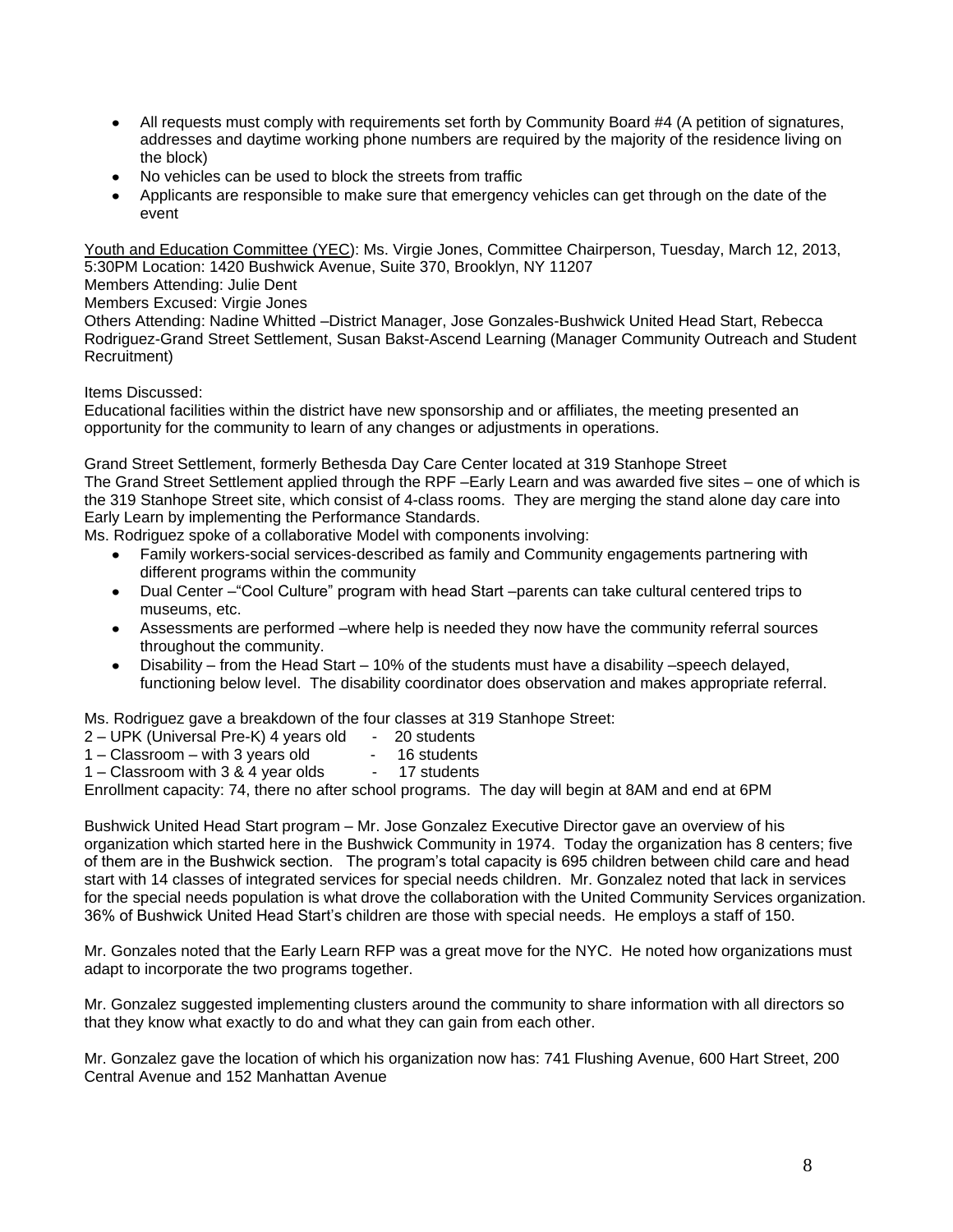Audrey Johnson learning Center: Ms. Julie Dent noted that the center applied for the Dual Program under the RFP after looking at the big pictures and recognizing that survival on city dollars was not enough to sustain the center. Therefore they applied under dual which also incorporated Federal dollars.

LIFE (Labor Industry for Education) main office is in Cedarhurst. They are the sponsoring board of programs in Williamsburg and Coney Island. The have collaborated with John Coker and Audrey Johnson under the Early learn Initiative as of October 2012. Ms. Dent stated that the Audrey Johnson Learning Center has been serving this community for the last 40 years and Ms. Dent has been the Executive Director for the past 16 years. She listed her various positions in child care from a Teacher's Aide to Educational Director. Today she holds the dual title of Executive /Educational Director.

During Women History Month – prominent women from the community will read to the children and tell them a little bit about themselves and also have lunch with the children. Ms. Dent gave a copy of her brochure describing the core of the program, although the brochure is being revised to eliminate DYDC. The AJ Learning Center does have 4 class rooms with 100% enrollment, 75 Pre-school and 60 after school.

Ms. Dent clarified her center from the LIFE Program in which is now the operators of the former Roundtable Child care Center as there is no affiliation.

# **Recommendations: 7:50PM**

The PSC Recommendations to approve the following:

1).Los Marineros Corp., 128 Wyckoff Avenue (Corner of Stanhope Street) they are requesting a renewal of their Liquor License.

Motion to approve was motioned by Mr. Cyril Joseph and second by Mr. Robert Camacho. No abstentions. All members present were in favor. Motioned Carried.

2).Happy Fun Hideaway (Intended to be a Café and Art Gallery) 1211 Myrtle Avenue between Charles Place and Bushwick Ave. Requesting a full liquor License. The approval is only for the 1211 Myrtle Avenue address and not for an adjacent lot- which constituted another address.

Motion to approve was motioned by Ms. Elvena Davis and second Mr. Victor Villamar. Mr. Austen Martinez opposed. No abstentions. Motioned Carried.

3) Arianita's restaurant Corp., 1576 Greene Avenue (corner of Cypress Avenue) New application for a full liquor license. The Committee recommends approval with closing at midnight on Sunday. Motion to approve was motioned by Rev. Grace Aytes and second by Gladys Puglla. All in favor. Mr. V. Villamar abstains to the closing at midnight on Sundays. Motion Carried.

 4.) El Gran Malecon Restaurant Inc., 234 Knickerbocker Avenue between Starr and Troutman Streets. A request for a wine, beer restaurant license. This location is under a new operator. The new operator was told that Sunday closing is at midnight. The Committee's approval is with the closing at midnight on Sundays. Motion to approve was motioned by Rev. Matthew Rae and second by Ms. Virgie Jones. All in favor. Abstentions were made by Mr. Victor Villamar, Mr. Raul Rubio & Mr. A. Martinez. Motion Carried.

### **Old Business**

The Housing and Land Use Committee working closely with the District Manager along with the Community Board's intern. They are working on a letter that is to be sent to the Elected Official concerning the need to look at the zoning issues in Bushwick.

Ms. Martha Brown the committee chairperson updated the board on the letter thus far.

Ms. Brown read the letter to the Board Members. Ms. Brown stated that if there were no objections the letter will be sent to the Elected Officials.

The motion to send the letter to the Elected Officials was motioned by Mr. Cyril Joseph and second by Ms. Barbara Smith. All members were in favor. Motion Carried.

Rev. M. Rae: The garbage on Bushwick Avenue and Furman Avenue will be finally getting removed.

Ms. Julie Dent: New Board Member applications are available. Those members who have yet to renew should return their applications to the Borough President's Office as soon as possible. New Board Members are needed; people interested in helping the district to be a better community should apply by contacting the Brooklyn Borough President's Office of the board's office for an application.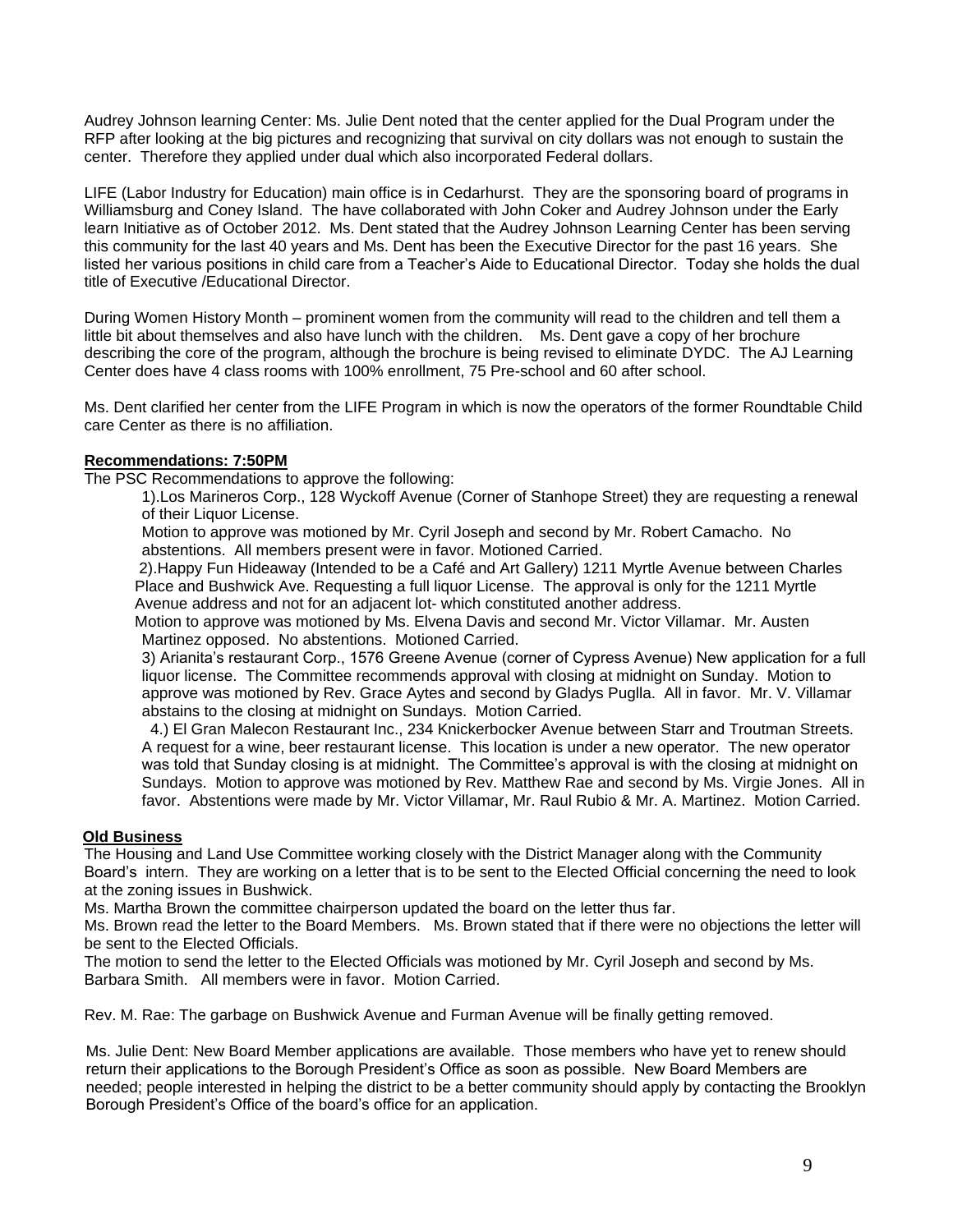### **Announcements: 8:10PM**

Antonio Reynosa Representing Councilmember Diana Reyna: Congratulation on "Women's History Month!!!"

Mr. Reynosa stated that he will work on starting block associations on the blocks that are not being allowed to Conduct street activities.

Youth Conference: Friday, April 4<sup>th</sup> at the Bushwick United Methodist Parish at 4:30PM, located - 1139 Bushwick Avenue for kids 14-19 years of age. The event will then move to the Salvation Army on and Saturday April 5<sup>th</sup>. Please contact Councilmember Reyna's office for more information.

Celeste Leon Representing Assemblyman Rafael Espinal: Local Office Hours are earlier in April. Also there will be a Town Hall Meeting at the end of April 2013, more information is forthcoming.

Evelyn Cruz Representing Congresswoman Nydia Velasquez:

National Deficit Closing of the Social Security Office Education – Head Start programs being cutwhich would include teachers, teacher's aide

Section 8 cuts, \$88 million cut for low income families. 8,000 vouchers being cut Veterans - \$185 million cut Paid Sick Days for workers Wage Increase to \$10 -12 per hour increase

Boniface WeWe, Brooklyn Public Library Washington Avenue Branch: The branch reopened March 4<sup>th</sup>. There are two branches that were closed due to Hurricane Sandy: Coney Island & Dayton Beach The Red Hook Branch will reopen at the end of March. The mayor is seeking to cut their budget by \$30 million. This will cause young ones to not have a place to go and loss of jobs, etc.

Silent Barn: Upcoming Events. See Flyers for more Information

Charles Hynes Kings County District Attorney's Office announces the 3<sup>rd</sup> Annual Legal Lives Anti-Bullying Video Contest (See District Manager's report)

Ms. Italia Granshaw, Brooklyn Borough Presidents Marty Markowitz Age –Friendly NYC - BWICA Educational Fund, Inc. & NYC Business Solution invites you to their Brooklyn Senior Banking Summit. Topic Includes: NYS Basic Banking, Community Reinvestment Act, Age Friendly banking, Age Friendly Commerce, Banks and Credit Unions in Brooklyn Wednesday, March 27, 2013 at 9:00AM to Noon, Place: Brooklyn Borough Hall, 209 Joralemon Street, Brooklyn, NY 11201

Dine in Brooklyn: 22 restaurants listed in Williamsburg. Ms. Granshaw will see why there are no restaurants listed from Bushwick.

Board Members vacancies, please call her office if interested at 718-802-4032.

Corbin Carroll, National Association of Letter Carriers Need your Support!!! Please call your Elected Officials to keep Saturday Postal Delivery. Please Contact Hakeem Jefferies at 202-225-5936 and your local Senators at 888-987-3602 Tell them you would like to keep mail delivery 6 days a week.

Ms. Dent thanked the Hope Gardens Multi service Center for allowing Community Board #4 host their meetings at their facility.

 $83<sup>rd</sup>$  Precinct gang Workshop: April  $9<sup>th</sup>$ , 2013 at 7PM to 9PM at the Bushwick Campus, 400 Irving Avenue Between Putnam Avenue and Woodbine Street. For more information contact: PO Robinson or PO Franco at 718-574-1697 or Yanuski Rodriguez at 718-250-2565.